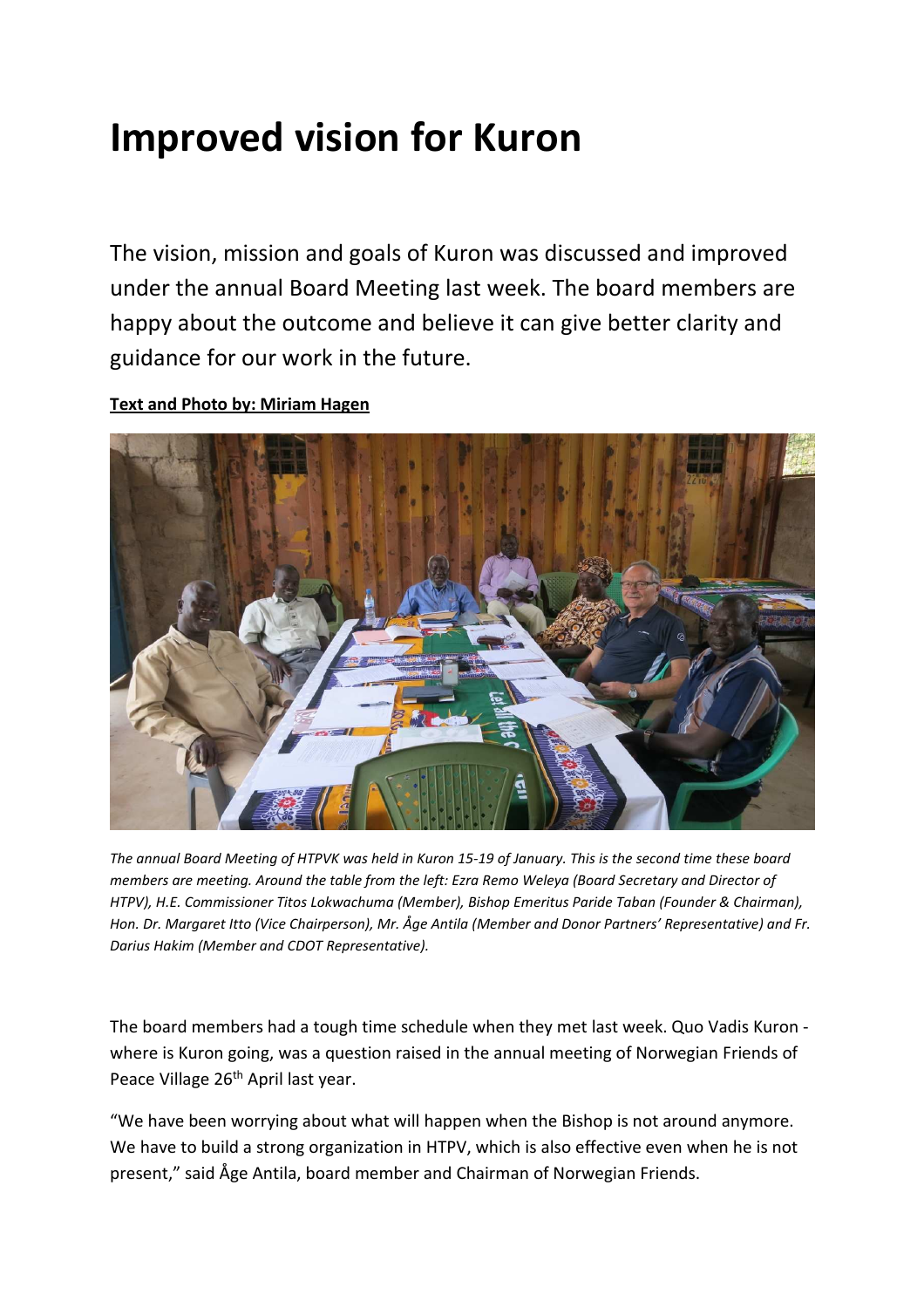He brought this topic to the Board Meeting in Kuron 15-19 January. The members were encouraged to look back at the last ten years, the presence and then review the vision, mission and goals. The strengths, weaknesses, opportunities and threats of HTPV were discussed and the analysis was put into a comprehensive SWOT model.

| <b>STRENGTHS</b><br>1. Community willingness to embrase change<br>and act against cattle rastling practices<br>2. Valid and clear dream<br>3. Good cooperation and partnership with<br>stakeholders (Ngos, government, churches,<br>chiefs, elders, etc.)<br>4. Good development philosophy - Non-<br>profit making organization/institution<br>5. Toposa Youth thirst for education<br>6. Postive cultural practices                                                                                              | <b>WEAKNESSES</b><br>Difficult, remote and marginalozed area<br>1.<br>Shortage of local skilled human resources<br>Shortage of basic services<br>3.<br>Limited commercial economic services and<br>4.<br>markets<br>High staff turn over<br>5.<br>6. Weak sociocultural cohesion environment<br>7. Weak monitoring and evaluation system<br>8. Weak communication development<br>strategy                                                                               |
|--------------------------------------------------------------------------------------------------------------------------------------------------------------------------------------------------------------------------------------------------------------------------------------------------------------------------------------------------------------------------------------------------------------------------------------------------------------------------------------------------------------------|-------------------------------------------------------------------------------------------------------------------------------------------------------------------------------------------------------------------------------------------------------------------------------------------------------------------------------------------------------------------------------------------------------------------------------------------------------------------------|
| 7. Strong religious roots and beliefs<br><b>OPPORTUNITIES</b><br>1. Goodwill from friends and partners<br>2. The concept of Peace through a model<br>village is new in South Sudan<br>Upcoming road and existing airstrip<br>4. Internet communication/DSTV<br>5. Kuron River<br>6. Good inter-ethnic interaction and cross-<br>border relationships<br>7. Kauto Area has been safe havens for a long<br>time<br>8. Unity in diversity<br>9. Availability of retired professionals<br>willingness to work in Kuron | <b>THREATS</b><br>1. Cattle rastling still a big challenge to peace<br>and development<br>National political instability<br>2.<br>Grassroot insecurity and conflicts<br>3.<br>High illiteracy and ignorance<br>4.<br>5. Gender based violence<br>Donor/partner fatigue<br>6.<br>High load of diseases and viral infections<br>7.<br>8. High mortality rates especially for mothers<br>and children below five years<br>9. Negstive cultural practices<br>10. Alcoholism |

*The discussion of the Board ended up in this analysis of the current situation in HTPV.* 

## **Clear vision**

After the analysis of the past and present was finished; the vision, mission and goals were revised.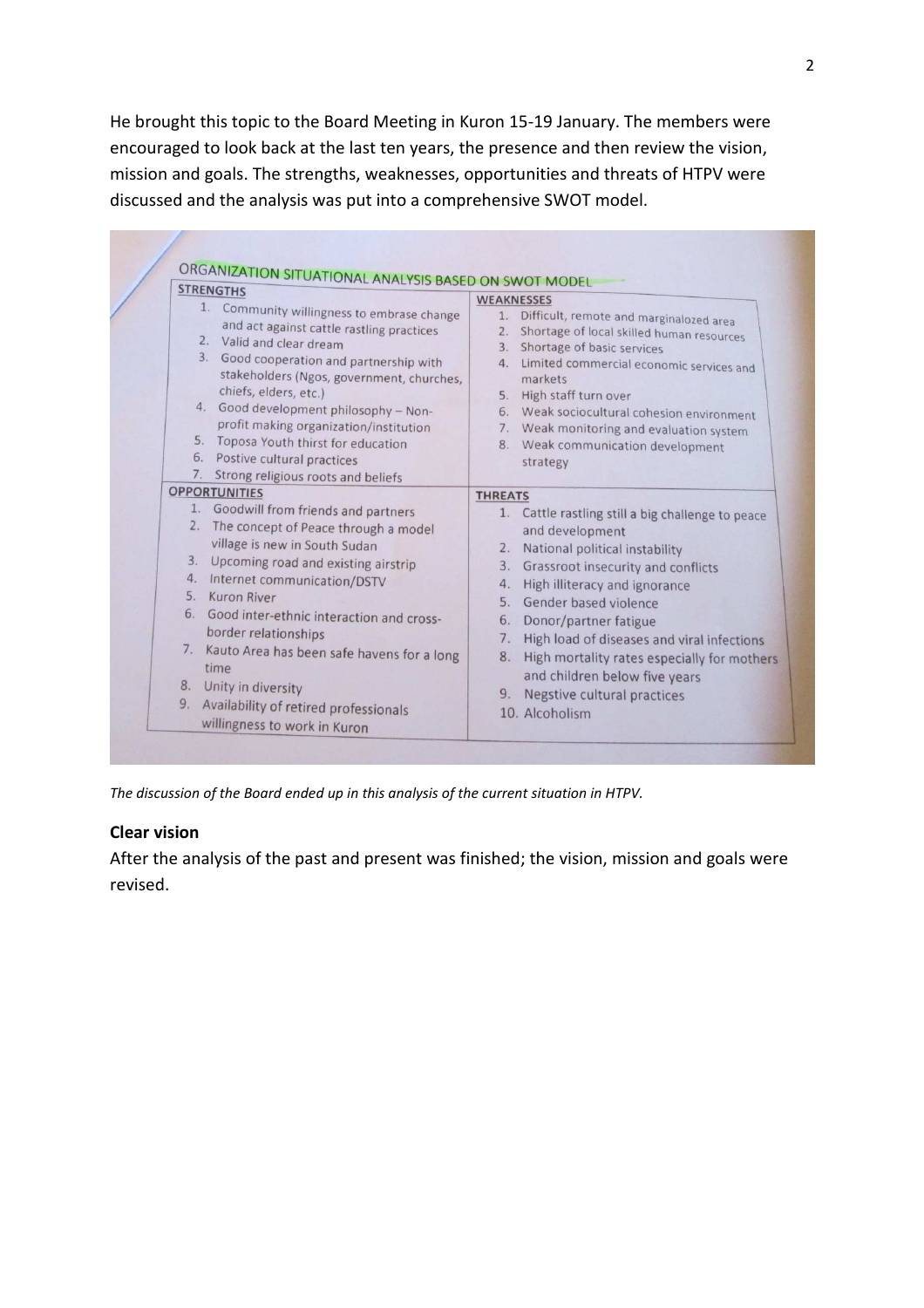| <b>VISION</b>            | A model peace village where communities live in harmony and prosperity with herdsmen                                                                                                                                                                 |
|--------------------------|------------------------------------------------------------------------------------------------------------------------------------------------------------------------------------------------------------------------------------------------------|
| $\bullet$                | carrying sticks instead of guns                                                                                                                                                                                                                      |
| <b>MISSION</b>           | To promote peaceful coexistence among the pastoralists by improving livelioods security                                                                                                                                                              |
| $\bullet$                | through holistic development                                                                                                                                                                                                                         |
| <b>GOAL</b><br>$\bullet$ | By the end of 20 years the patoralists communities in Kauto Area and beyond abstain from<br>cattle raiding; and resolving internal conflicts and violence through healing and reconciliation;<br>and sharing of available local resources in harmany |
| ٠<br>$\bullet$<br>۰      | <b>CORE VALUES</b><br>Respect and Dignity for lives and property<br>Transparency and accountability<br>Faith<br>Love<br>Tolerance<br>Unity in diversity                                                                                              |

*The new vision, mission, goal and core values of HTPV decided by the board.* 

Åge Antila believes the new vision is better than the last one.

"It is very brief and clear," he said. Board Member Fr. Darius Hakim is also very happy about the new vision.

"I believe it will be very helpful for the staff. It is clear and it can give people guidance," he said. The result is also satisfying to the director of HTPV.

"The vision is very clear. We did very well at the board. We achieved the goals for the discussion. With this vision it will be very easy in 20 years from now to see if we achieved our goals," Ezra Weleya said.

## **Acting Director**

Director of HTPV Ezra Remo Weleya is granted a sick leave till April 2015, and the board made a new organizational chart to ensure a strong leadership team while he is gone. Jonas Halvorsen will be the Acting Director and a Management Committee of six members will meet weekly to support him.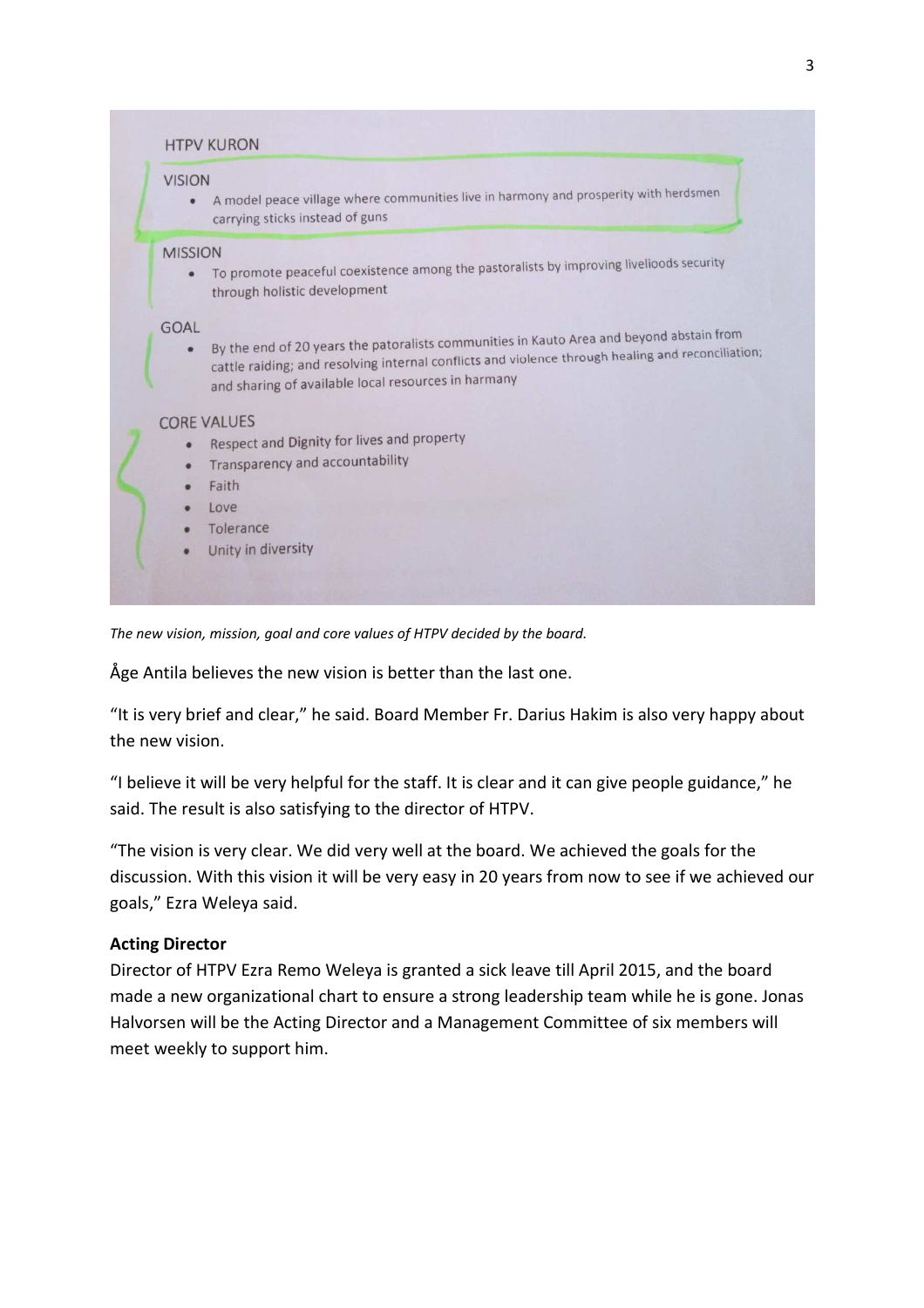

*The new organizational chart for HTPV.* 



*This is the new management of HTPV. The board is aware of a weakness in communication, and Miriam Hagen will therefore be acting as a Communication and Media officer.*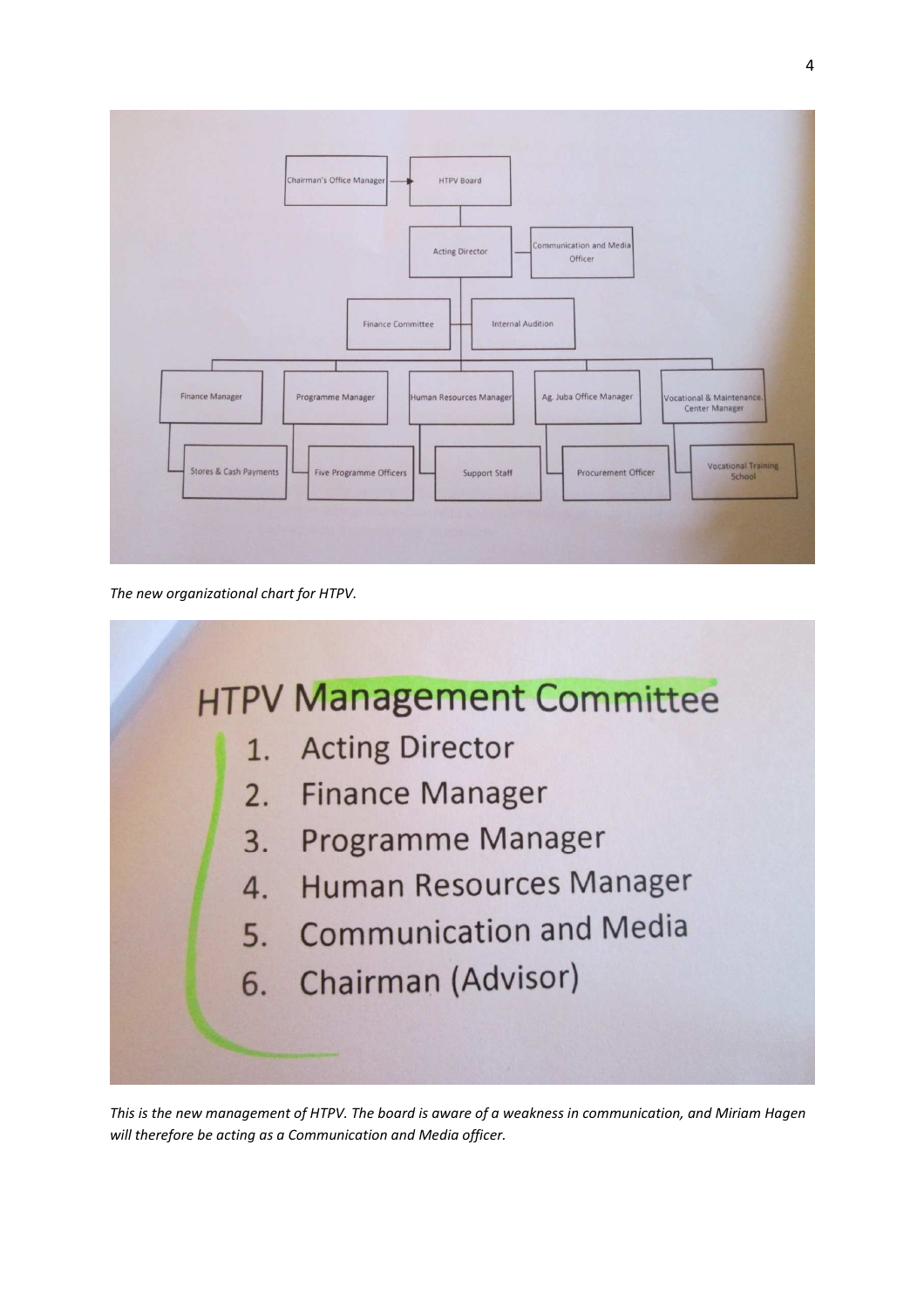The Director feels happy that all the five board members could attend the meeting. However, Commissioner Titos Lokwachuma and the Minister of Health in our state, Hon. Margaret Itto, were called for an urgent meeting in Juba. They left late Friday evening, but there was only one case on the agenda left for the board meeting, so it did not cause major problems.

#### **Looked around**

The board visited the Vocational Training and the Health Clinic in Matara. Fr. Darius Hakim has not been in Kuron since the board meeting last year. He was impressed by the new achievements.

"The reporting of the programs is better than last year; there is a new Program Manager, Accountant and someone working in Media and Communications. There are two new constructions at the health program and I also noticed that fewer of the Toposa's' are carrying guns," he explained.

"It is in our vision to see herdsmen carrying sticks instead of guns. So you really notice a difference just the last year?"

"Yes, most of the men are carrying sticks. Maybe one or two in a group can carry a gun. I was expecting it to move slowly, but it goes faster," Hakim said.

#### **Well qualified members**

Hakim feels that the board members are very well qualified to do their job.

"The members are really good. They know what they are doing. They are committed people who are really interested in Kuron Peace Village," he said. The Director is also very happy with the members of the board.

"The board composition is quite good. Åge is an economist, I am an educator and social researcher, then we have the Bishop which is a visionary person, a priest from the dioses, the Commissioner and the Minister of Health," he said and adds that in the future it would be good to also have a lawyer in the board because the constitution needs to be revised.

The director believes that the board members have a good knowledge about our work.

"The board members are becoming more and more aware of the mission and the work. They can critique the reports and also the Human Resource capacity. When you are supported by such members, your work becomes easier."